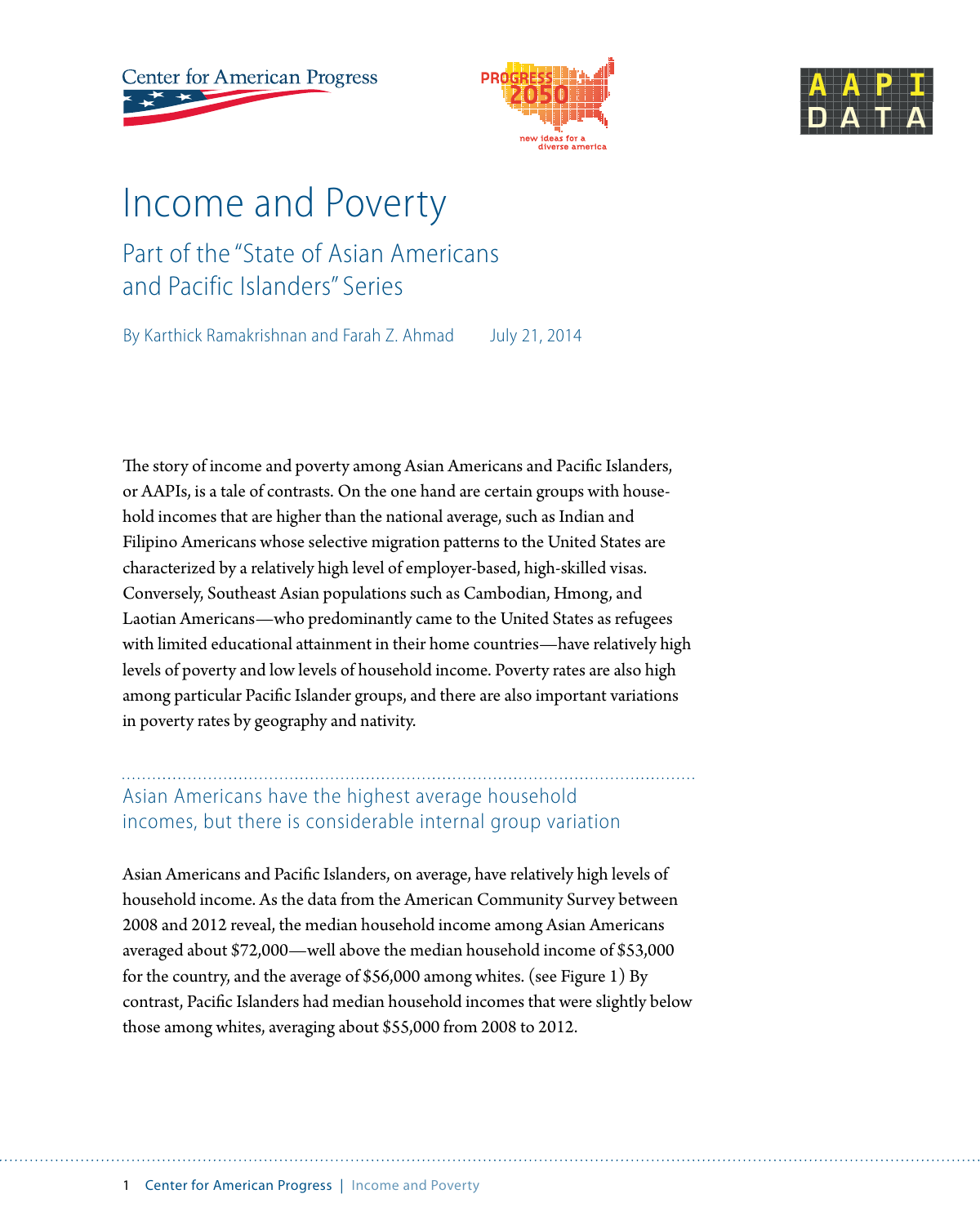#### **FIGURE 8.1 Median household income by race and ethnicity**

Median household income in the past 12 months, 5-year estimates (in 2012 inflation-adjusted dollars)



Source: Authors' analysis of Bureau of the Census, "Table B19013: Median Household in the Past 12 Months (in 2012 Inflation-Adjusted Dollars) (2008-2012), available at http://factfinder2.census.gov/bkmk/table/1.0/en/ACS/12\_5YR/B19013 (last accessed June 2014).

At the same time, there is considerable variation in median household income within the broader racial categories of Asian and Native Hawaiian and other Pacific Islander, or NHPI. Our analysis of American Community Survey data from 2008 to 2012 reveals stark differences in the median household incomes of AAPIs across national origins. (see Figure 2) Asian Indians and Filipinos have the highest levels of household income, which reflects their relatively high levels of educational attainment<sup>1</sup> and selective patterns of high-skill immigration to the United States.<sup>2</sup> By contrast, Hmong, Cambodian, and Bangladeshi Americans have the lowest levels of household income for Asian Americans, and lower than the national average of \$53,000. Finally, among Pacific Islanders, too, there is considerable variation in median household income, as Guamanians and Native Hawaiians have considerably higher levels of household income than Samoans.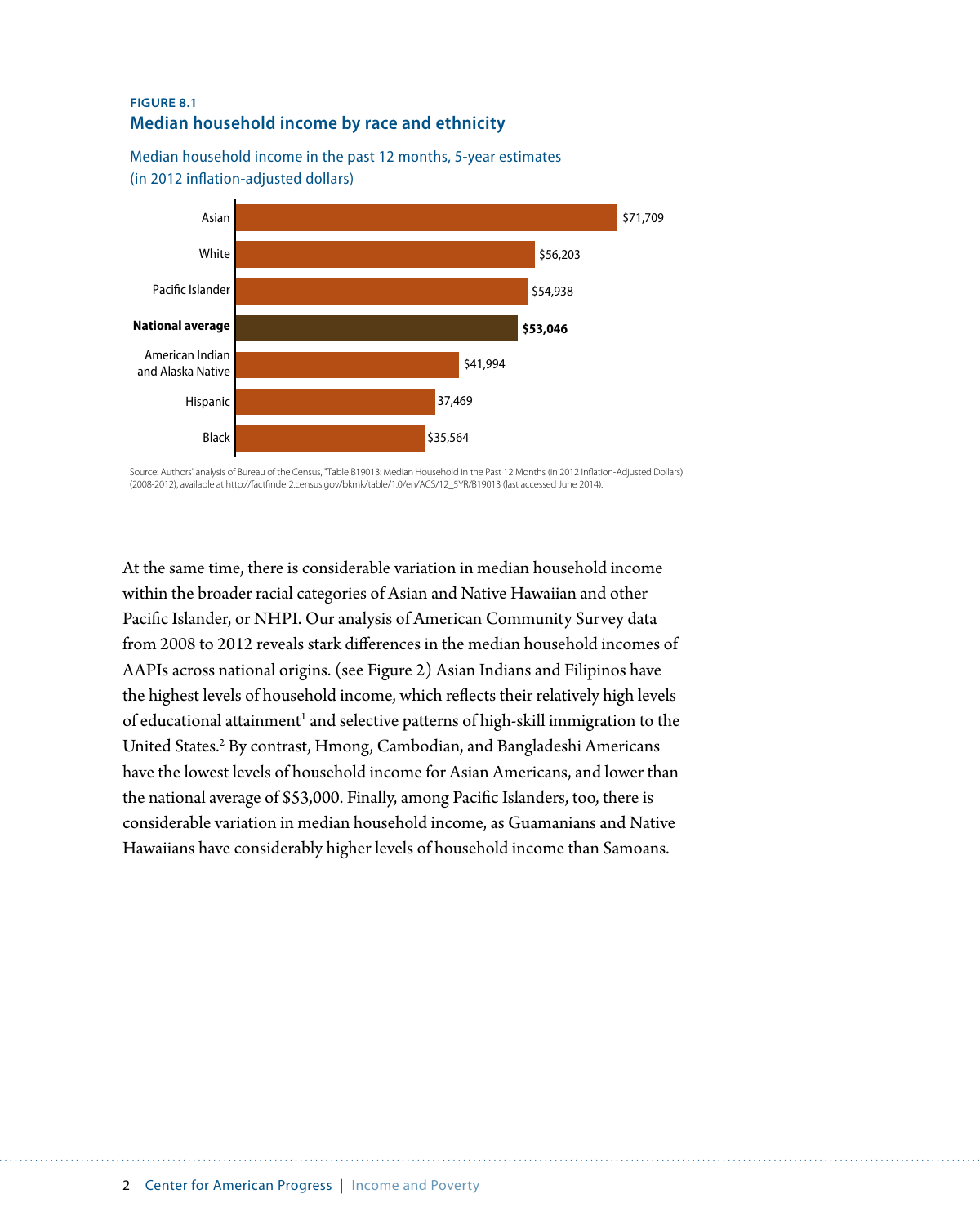#### **FIGURE 8.2 Median household income by detailed origin**

Median household income in the past 12 months, 5-year estimates (in 2012 inflation-adjusted dollars)



Source: Authors' analysis of data from Bureau of the Census, "American Community Survey 2008-2012 5-Year Estimates," available at https://www.census.gov/acs/www/data\_documentation/2012\_release/ (last accessed July 2014).

# Income figures for Asian Americans and Pacific Islanders look very different when adjusting for household size and cost of living

Asian Americans and Pacific Islanders have larger households—with an average of 3.02 and 3.63 persons, respectively—than the national average of 2.58 persons and white households that have an average size of 2.46 persons. As a consequence, the ordering of per-capita income figures by race and ethnicity looks very different. Unlike in the case of median household income, we find that per-capita income among Asian Americans is comparable to those among whites, and the per-capita income among Pacific Islanders is comparable to the national average. (see Figure 3)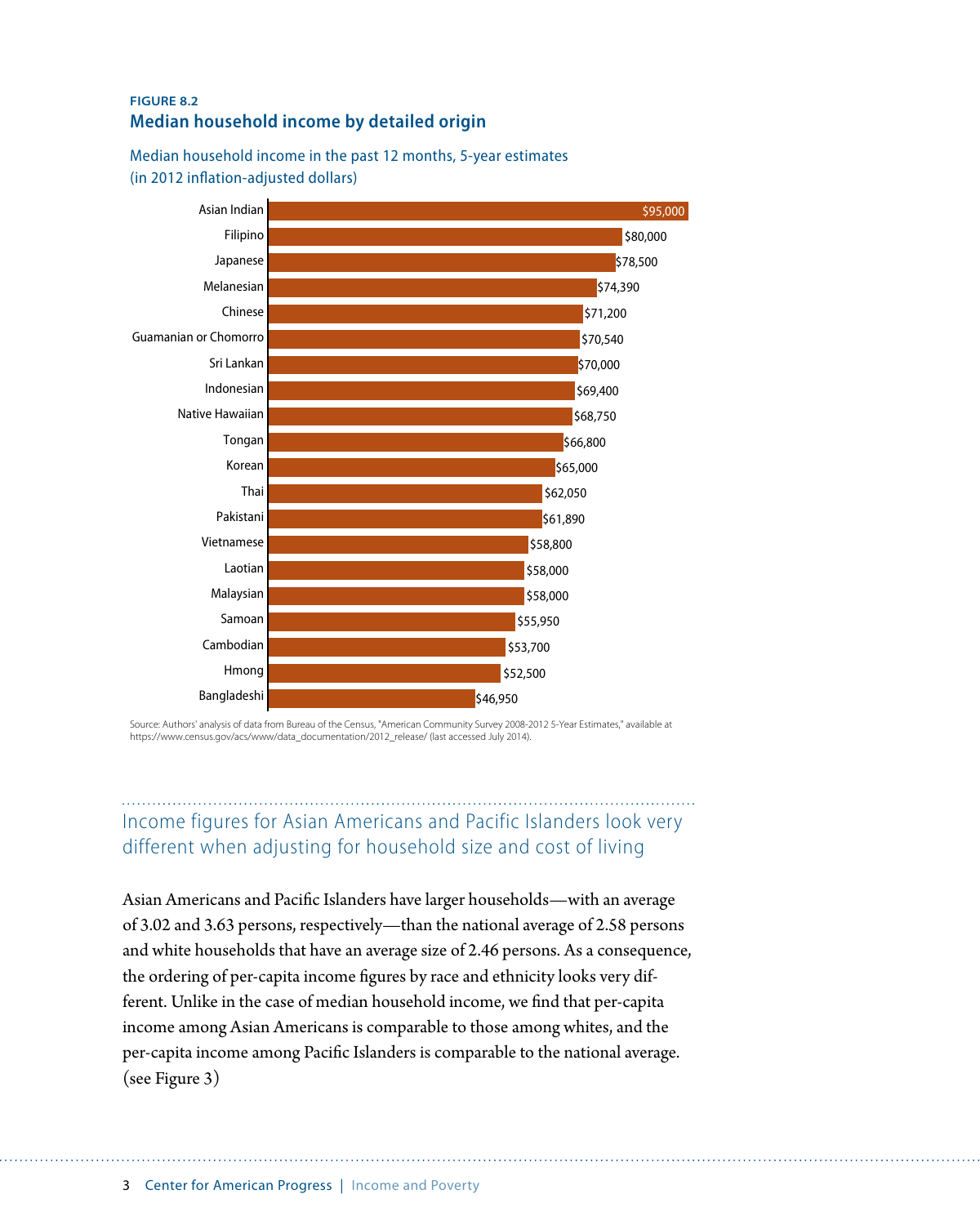#### **FIGURE 8.3 Per-capita household income by race and ethnicity**

Average per-capita income in the past twelve months, 5-year estimates (in 2012 inflation-adjusted dollars)



Authors' analysis of data from Bureau of the Census, "American Community Survey 2008-2012 5-Year Estimates," available at https://www.census.gov/acs/www/data\_documentation/2012\_release/ (last accessed July 2014).

Finally, Asian Americans and Pacific Islanders are disproportionately more likely to live in states and metropolitan areas with the highest costs of living. According to the Bureau of Economic Analysis, states with the highest regional price parity scores—a measure that compares regional prices for goods to the national average—are Hawaii, New York, New Jersey, and California.3 Together, these four states account for a disproportionately high share of the AAPI population in the United States: 50 percent of all Asian Americans and 58 percent of all Pacific Islanders live in Hawaii, New York, New Jersey, and California, in comparison to 19 percent of whites.<sup>4</sup> Thus, accounting for regional costs of living would lead to adjusted estimates of per-capita income that would be significantly lower for Asian Americans than for whites. Furthermore, the disadvantage faced by Pacific Islanders would be even starker than what we find in the case of per-capita income without cost-of-living adjustments.

## Poverty rates are lowest among Asian Americans, but are twice as high for Pacific Islanders, particularly for Pacific Islander children

Given that the household incomes vary highly among the Asian American community, it is no surprise that poverty rates reflect that same variation. In the aggregate, Asian Americans have the lowest poverty rates among all racial and ethnic groups. According to the 2012 American Community Survey's three-year estimates, Asian Americans had a poverty rate of 12.8 percent and Pacific Islanders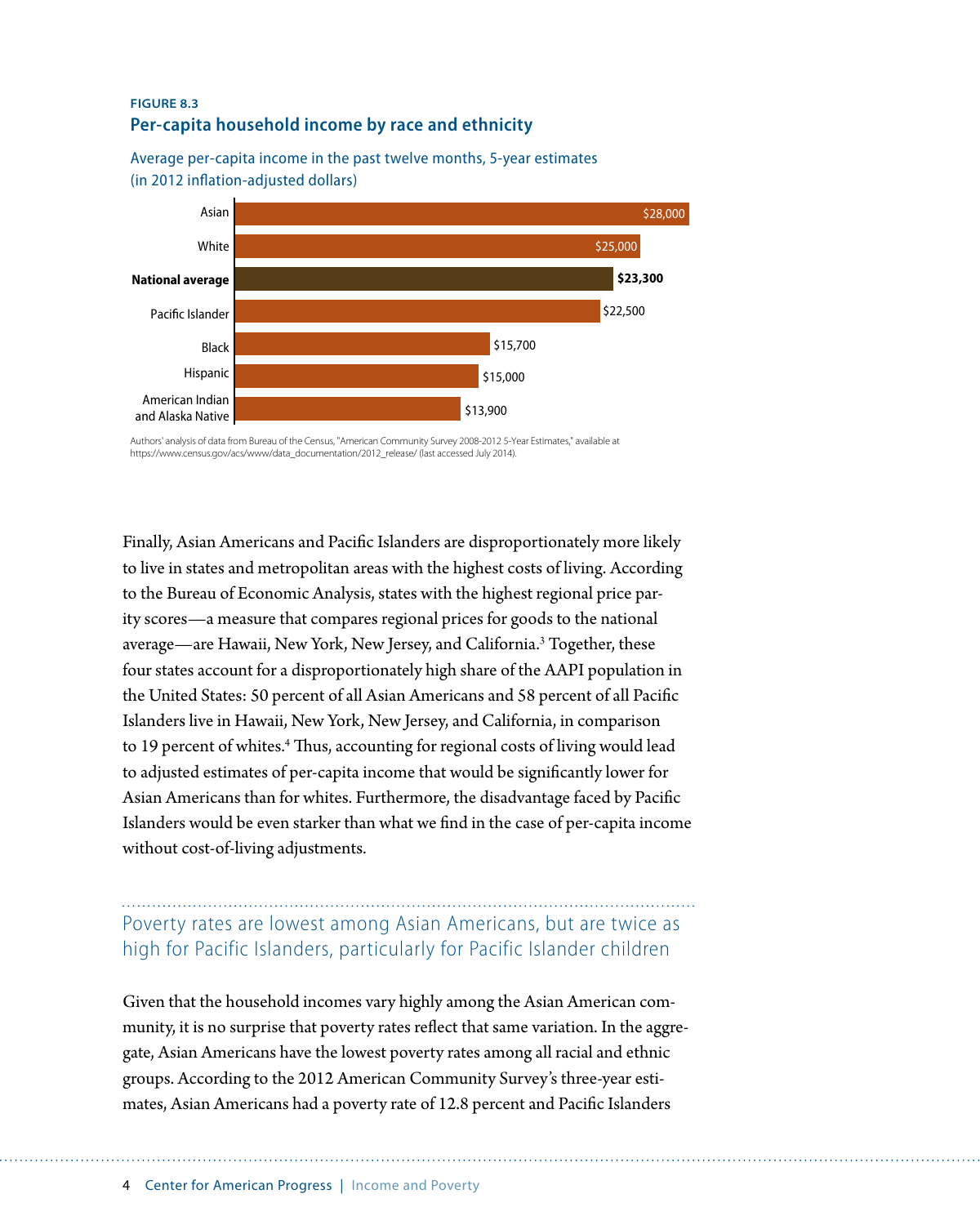had a poverty rate of 20.4 percent, as compared to whites at 12.8 percent, African Americans at 27.8 percent, Hispanics at 25.3 percent, and Native Americans at 29 percent.<sup>s</sup> (see Figure 4) The poverty picture looks different, however, when examining children and seniors in particular. For all groups, the child poverty rate was greater than the total poverty rate, but the child poverty rate was lowest for Asian American children compared to children of other races. By contrast, Pacific Islander children had a poverty rate of 27.6 percent, more than twice the child poverty rate of their Asian American counterparts—13.6 percent. This pattern is not found, however, among seniors—those aged 65 years and older. Unlike in the case of children, Pacific Islander seniors had a lower poverty rate than Asian Americans, but at 12.1 percent it was still higher than the national average for seniors of 9.3 percent. Asian American seniors, too, have a comparatively high poverty rate of 13.5 percent. This statistic stands in sharp relief with the national average, and in particular with the average of white seniors, 7.8 percent.

#### **FIGURE 8.4 Poverty status by race and ethnicity**



Total poverty, child poverty, and senior poverty

Source: Bureau of the Census, "Poverty Status in the Past 12 Months by Sex and Age," available at http://factnder2.census.gov/bkmk/table/1.0/en/ACS/12\_3YR/C17001 (last accessed June 2014).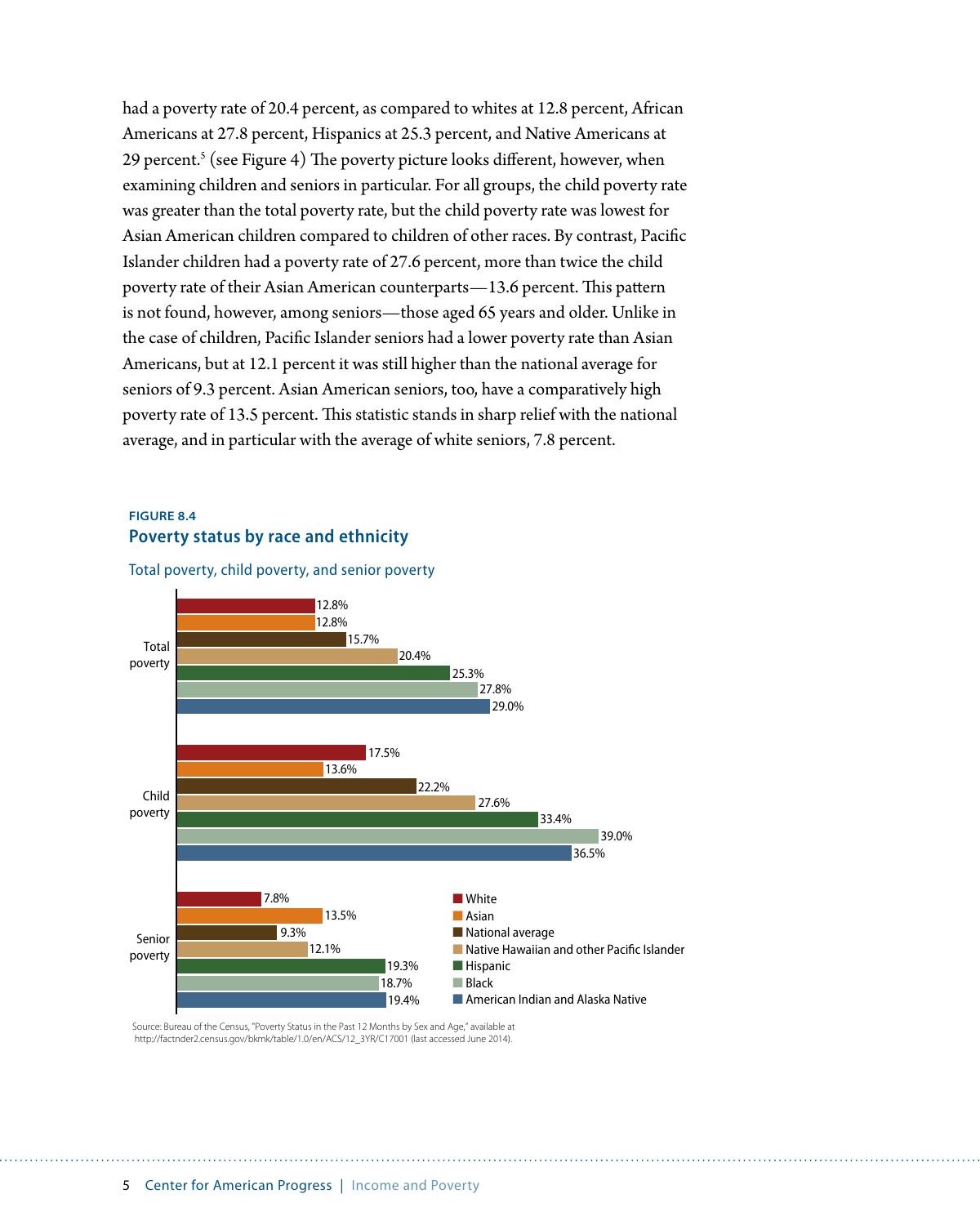Asian Americans experienced the fastest growth rates in poverty, with high poverty growth among native-born Asian Americans

A closer look at the data reveals that just as AAPIs are one of the fastest-growing populations in the United States, they are also one of the fastest-growing populations in poverty since the Great Recession. In fact, from 2007 to 2011, the number of Asian Americans in poverty increased by 37 percent and Pacific Islander poverty increased by 60 percent—far higher than any other group and well surpassing the U.S. national increase of 27 percent.<sup>6</sup> Interestingly, 58 percent of the net increase of poverty among AAPIs comes from an increasing native-born poor population, while the majority of the population growth of non-poor Asian Americans is due to immigration. $^7$  In fact, the native-born Asian American population in poverty grew by 36 percent from 2000 to 2010, while the foreign-born Asian American population in poverty grew by only 14 percent during that same time period. (see Figure 5)

#### **FIGURE 8.5 Growth in poverty among AAPIs by nativity, 2000 to 2010**



Average percent growth in poverty in the past 12 months, 10-year estimates

Source: Josh Ishimatsu, "Spotlight on Asian American and Pacific Islander Poverty: A Demographic Profile' (Washington: National Coalition for Asian Pacific American Community Development, 2013), available at http://assetbuildingpolicynetwork.org/wp-content/uploads/2013/08/National-CAPACD-Asian-American-and-Pacific-Islander-Poverty.pdf.

### Poverty in the AAPI community is concentrated in some ethnic groups much more than others

Because the AAPI population includes a vast array of ethnic diversity, so too does AAPI poverty. For example, primarily due to the large size of their populations, the ethnic groups with the most people in poverty in 2010 were Chinese Americans, with 449,356 people living in poverty, and Asian Indian Americans, with 246,399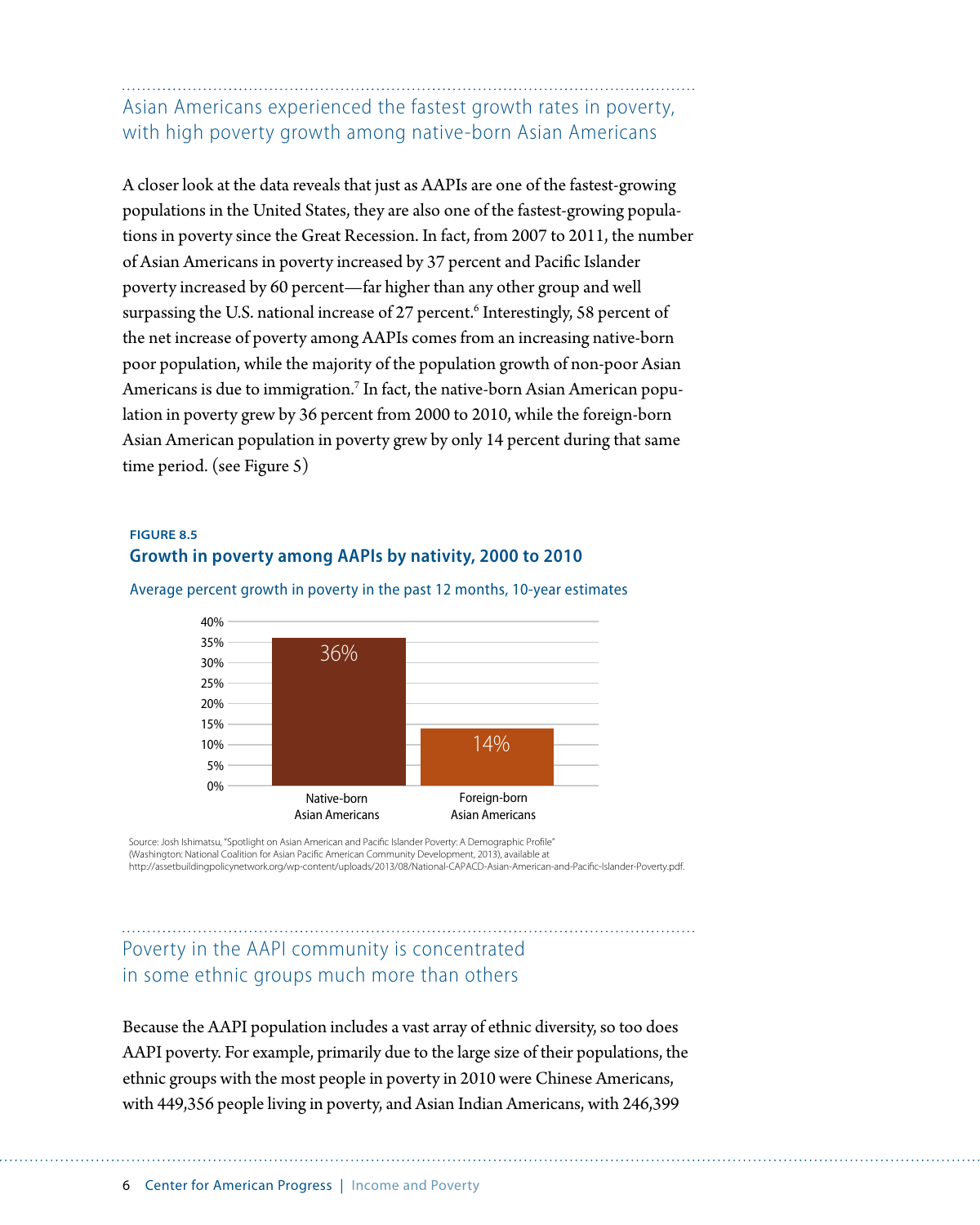people living in poverty. However, these ethnic groups' 2006 to 2010 aggregate poverty rates were relatively low, at 12.2 percent and 8.5 percent, respectively. Furthermore, the ethnic groups with the highest concentrations of poverty have some of the smallest representation in the total U.S. population. The 2006 to 2010 aggregate poverty rate for Hmong Americans was 27 percent and it was 21.1 percent for Bangladeshi Americans. While those rates are relatively high, the actual number of people in poverty was only 63,553 and 21,284, respectively.<sup>8</sup> The Pacific Islander ethnic groups with the highest poverty rates are Tongan Americans, at 18.9 percent, and Samoan Americans, at 16.2 percent, while the actual number of people in poverty in both groups in 2010 was 9,562 Tongan Americans and 24,333 Samoan Americans.<sup>9</sup> And while the poverty rate did increase among AAPIs, the poor AAPI population did not increase significantly within any ethnic groups.<sup>10</sup> One hypothesis is that Asian Americans, who have high rates of limited English proficiency, or LEP—defined by the Census Bureau as those who those who speak a language other than English at home and who speak English "less than very well"<sup>11</sup>—are more likely to be in poverty.<sup>12</sup> In fact, 35 percent of the Asian population alone is limited English proficient, similar to the LEP rates among Latinos.<sup>13</sup>

### Asian American and Pacific Islander poverty is concentrated

Pacific Islanders are the most concentrated group in poverty, closely followed by Asian Americans. In fact, 50 percent of poor Asian Americans and 55 percent of poor Pacific Islanders reside in just 10 metropolitan statistical areas, or MSAs.<sup>14</sup> The top 10 MSAs with the most Asian Americans living in poverty are New York, New York; Los Angeles, California; San Francisco, California; Chicago, Illinois; San Jose, California; Houston, Texas; Sacramento, California; Philadelphia, Pennsylvania; Boston, Massachusetts; and Seattle, Washington. The top 10 MSAs with the most Native Hawaiian and other Pacific Islanders living in poverty are Honolulu, Hawaii; Los Angeles, California; Hilo, Hawaii; Seattle, Washington; San Francisco, California; Salt Lake City, Utah; Kahului, Hawaii; San Diego, California; Fayetteville, North Carolina; and Las Vegas, Nevada.15 Many of these areas are contain some of the most expensive housing markets in the country. In fact, nearly half of all poor AAPIs live in the 20 most expensive housing markets.<sup>16</sup> And while poor AAPIs generally live in close proximity to one another, they also cluster near other poor people in general, regardless of race.<sup>17</sup> Additionally, poor AAPIs are most likely to live in diverse multicultural neighborhoods with no single population as the majority—most poor AAPIs live in neighborhoods where the majority of residents are people of color.<sup>18</sup>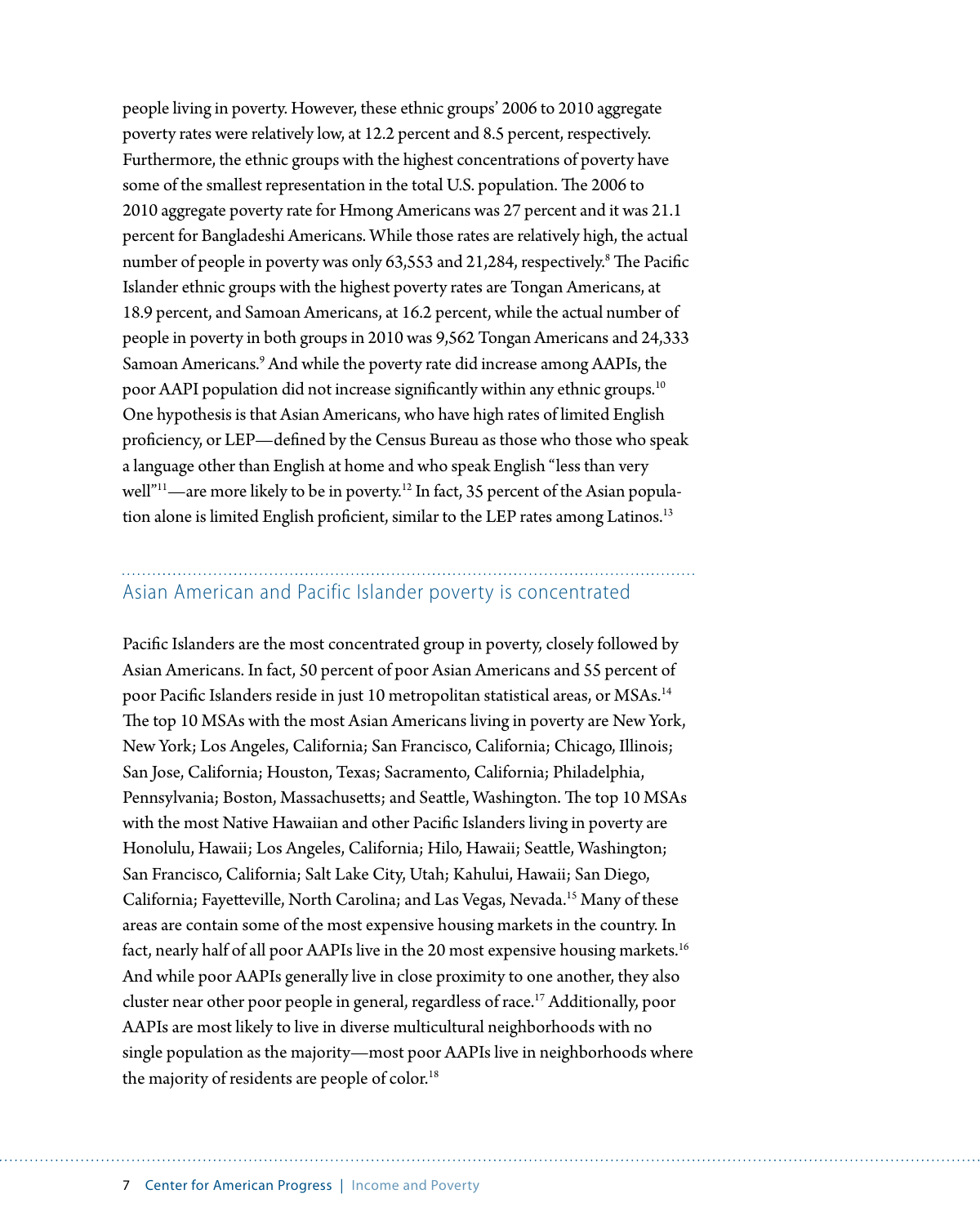### References

Newly released reports and infographics are available at <http://aapidata.com/poverty>.

Austin, Algernon. 2013. "The impact of geography on Asian American poverty." Washington: Economic Policy Institute. Available at [http://www.epi.org/publication/impact-geography-asian](http://www.epi.org/publication/impact-geography-asian-american-poverty/)[american-poverty/.](http://www.epi.org/publication/impact-geography-asian-american-poverty/)

Ishimatsu, Josh. 2013. "Spotlight on Asian American and Pacific Islander Poverty: A Demographic Profile." Washington: National Coalition for Asian Pacific American Community Development. Available at [http://assetbuildingpolicynetwork.org/wp-content/uploads/2013/08/National-CA-](http://assetbuildingpolicynetwork.org/wp-content/uploads/2013/08/National-CAPACD-Asian-American-and-Pacific-Islander-Poverty.pdf)[PACD-Asian-American-and-Pacific-Islander-Poverty.pdf](http://assetbuildingpolicynetwork.org/wp-content/uploads/2013/08/National-CAPACD-Asian-American-and-Pacific-Islander-Poverty.pdf).

#### Acknowledgements

The authors would like to thank Sono Shah of the University of California, Riverside, for his research assistance on this report series.